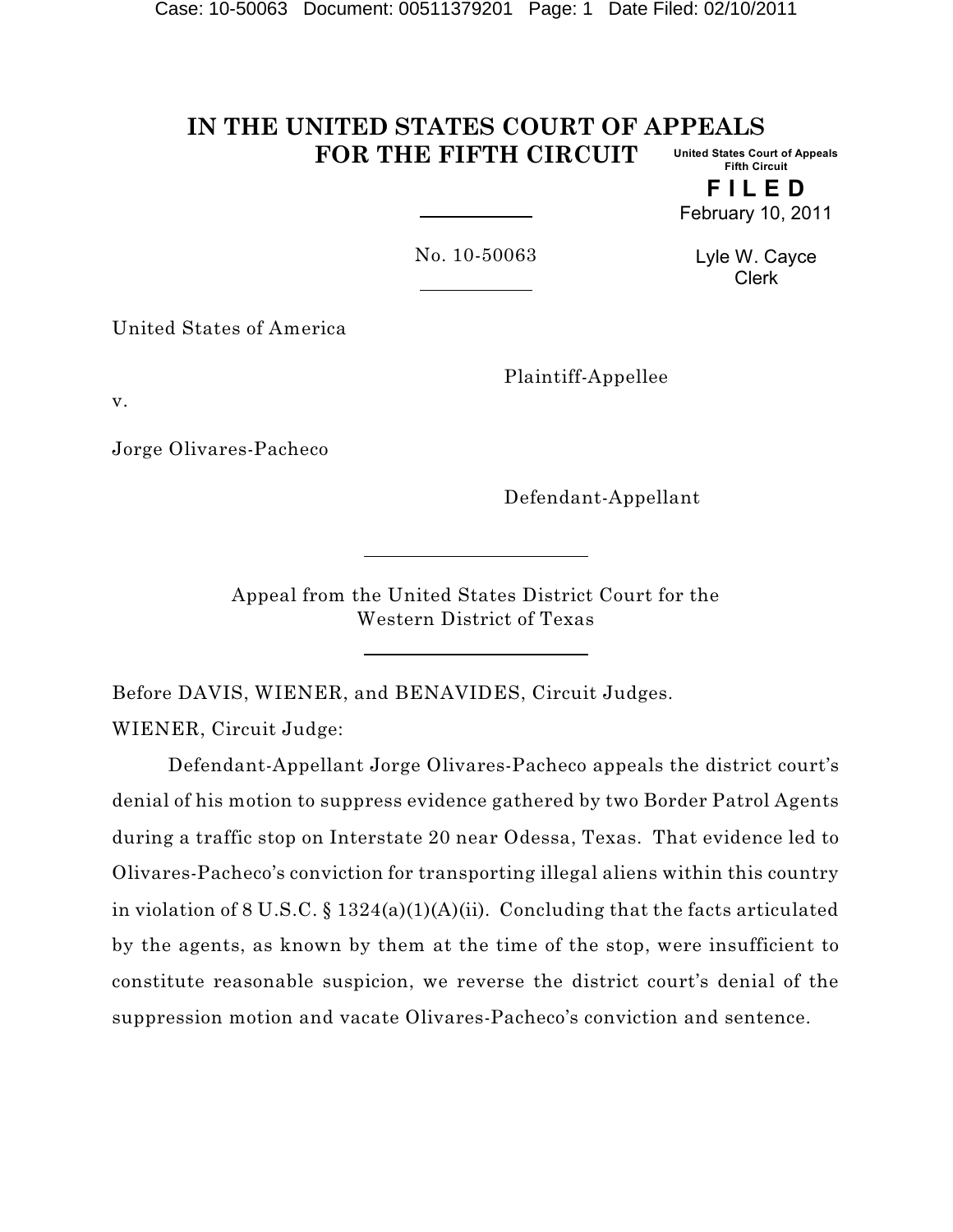# **I. Facts and Proceedings**

The vehicle being driven by Olivares-Pacheco was spotted by the agents at approximately 10:30 A.M. on Monday, September, 14, 2009, near Odessa, Texas (well over 200 miles from the United States-Mexico border), traveling east on Interstate 20 ("I-20"). Olivares-Pacheco's vehicle was an extended-cab Chevrolet truck, occupied by himself and five other adult individuals. The agents observed the truck as they were driving west on I-20, made a U-turn across the median, and began to follow it. While following the truck, the agents observed that it was dragging some brush. The agents then ran a record check on the vehicle and learned that it was registered in Garland, Texas, in the Dallas-Fort Worth metroplex. When they then drove up along the left side of the vehicle, which was traveling in the right lane, none of the passengers made eye contact with the agents. They saw one of the passengers, who was seated in the front seat, point towards an unremarkable field on the right side of the vehicle, the one opposite from the agents. All of the passengers then looked right, towards the field; none looked at the agents. (At the suppression hearing, the agents ventured the opinion that this conduct was "an obvious attempt to avoid making eye contact," even though neither agent could confirm whether the passenger who pointed, or any others in the truck, had seen or noticed them.) The agents decided to stop the truck, after which Olivares-Pacheco and the other passengers admitted to the agents that they were in the United States illegally.

Olivares-Pacheco was indicted for transporting illegal aliens in violation of 8 U.S.C. § 1324(a)(1)(A)(ii). He filed a motion to suppress the evidence from the traffic stop, contending that it was not supported by reasonable suspicion and was thus a violation of the Fourth Amendment. Olivares-Pacheco pleaded guilty to one count of transporting illegal aliens. He waived his right to appeal the conviction and sentence, except as to his motion to suppress.

2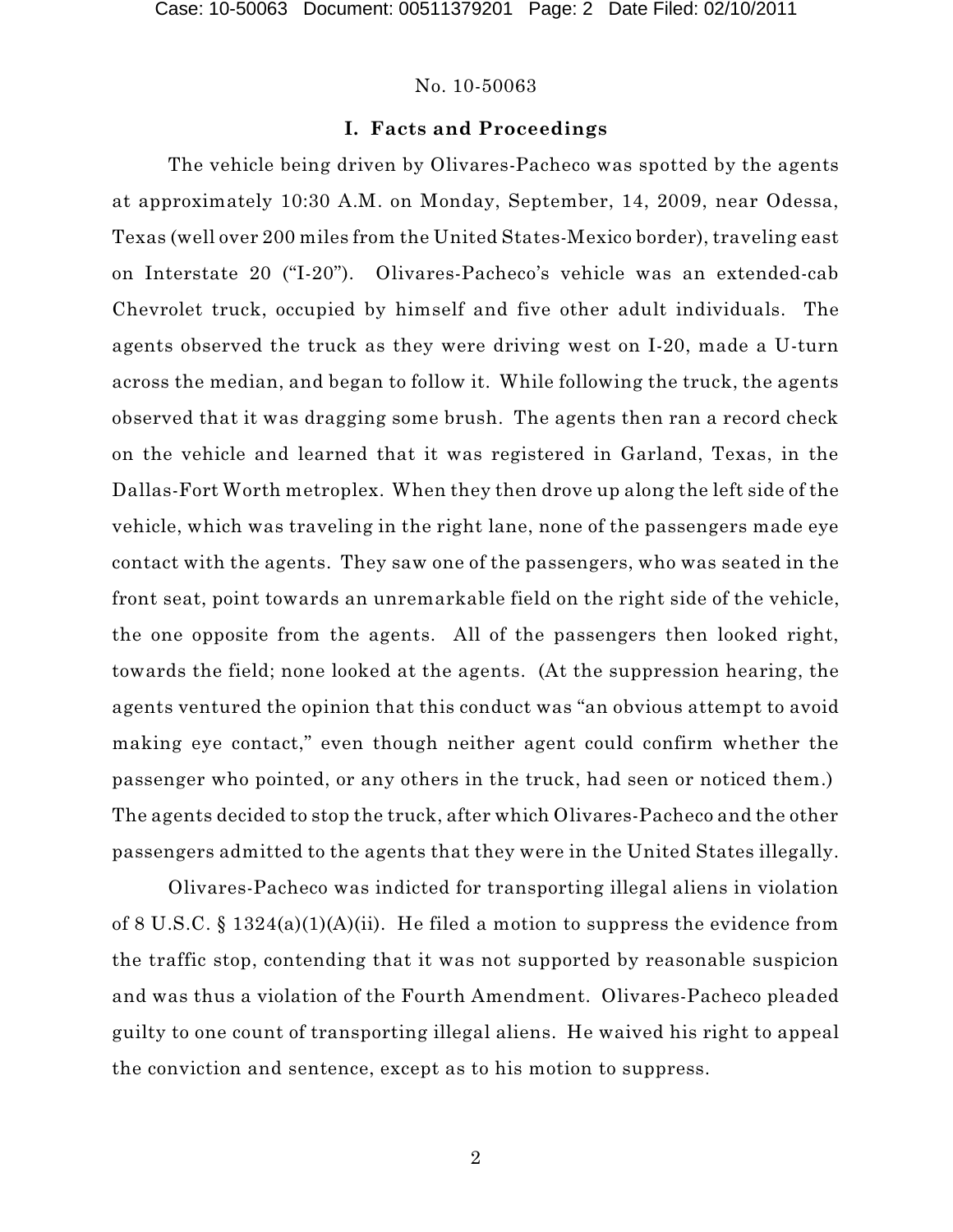# **II. Discussion**

## **A. Standard of Review**

We review the factual findings of the district court for clear error and its legal conclusions *de novo.* We "review the denial of a motion to suppress in the light most favorable to the prevailing party." 2

# **B. Applicable Law**

"To temporarily detain a vehicle for investigatory purposes, a Border Patrol agent on roving patrol must be aware of specific articulable facts together with the rational inferences from those facts, that warrant a reasonable suspicion that the vehicle is involved in illegal activities, such as transporting undocumented immigrants."<sup>3</sup> "[T]he stop and inquiry must be reasonably related in scope to the justification for their initiation. The officer may question the driver and passengers about their citizenship and immigration status, and he may ask them to explain suspicious circumstances, but any further detention or search must be based on consent or probable cause."<sup>4</sup> Because Olivares-Pacheco admitted his immigration status before any prolongation of the detention, we review only whether the agents had reasonable suspicion $^5$  to make the stop, not whether there was probable cause for any prolongation of the detention. "The reasonable suspicion analysis is a fact-intensive test in which

 $^2$  *Id.* 

*Brignoni-Ponce*, 422 U.S. at 881-82. <sup>4</sup>

<sup>&</sup>lt;sup>1</sup> United States v. Garcia, 604 F.3d 186, 189 (5th Cir. 2010).

*United States v. Rangel-Portillo*, 586 F.3d 376, 379 (5th Cir. 2009) (citation and <sup>3</sup> internal quotation marks omitted); *accord United States v. Brignoni-Ponce*, 422 U.S. 873, 884 (1975).

 $5$  "Although an officer's reliance on a mere hunch is insufficient to justify a stop, the likelihood of criminal activity need not rise to the level required for probable cause, and it falls considerably short of satisfying a preponderance of the evidence standard." *United States v. Arvizu*, 534 U.S. 266, 274 (2002) (citations and quotation marks omitted).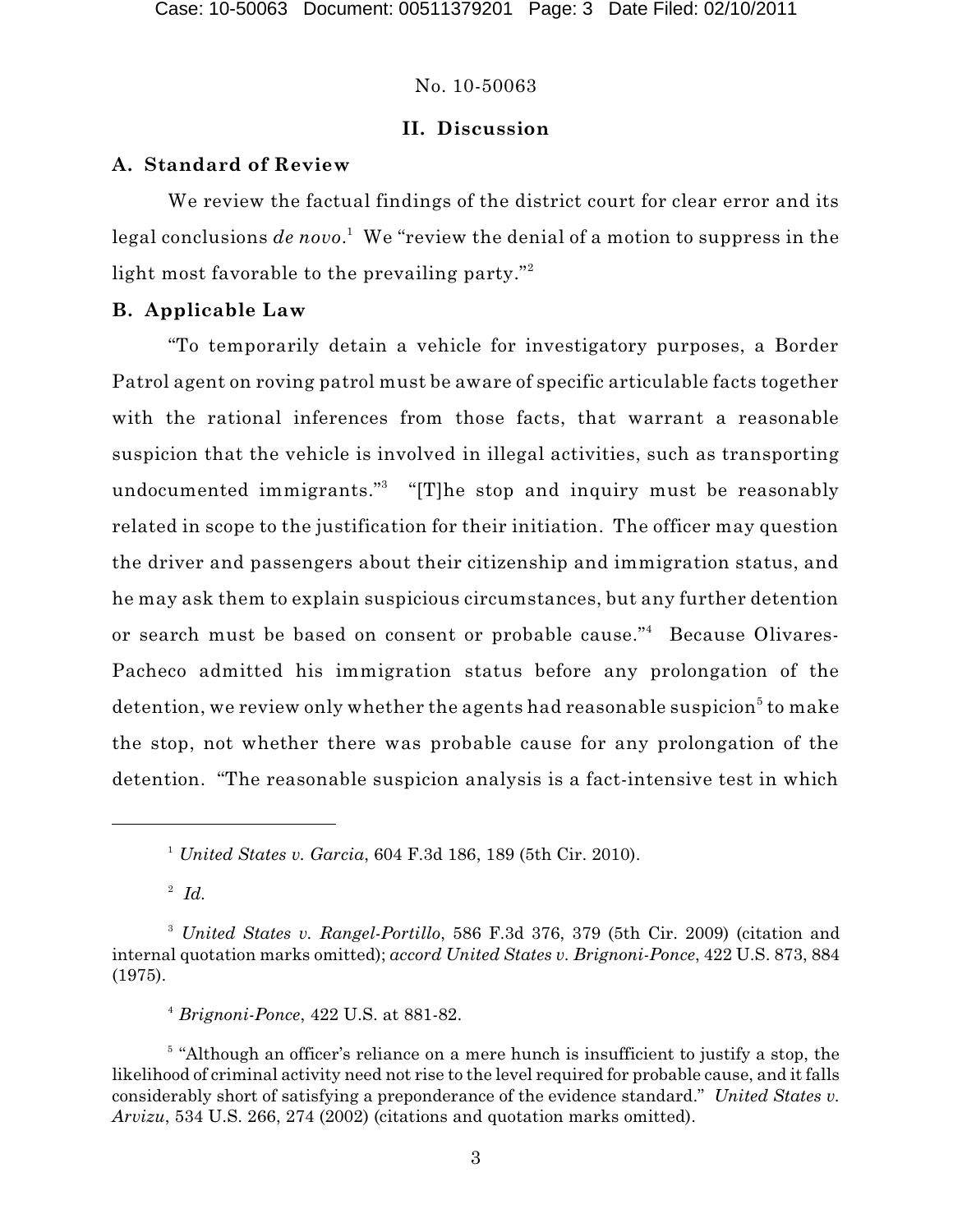the court looks at all circumstances together to weigh not the individual layers, but the laminated total." $\mathrm{^6}$  "Factors that ordinarily constitute innocent behavior may provide a composite picture sufficient to raise reasonable suspicion in the minds of experienced officers." 7

We have emphasized that eight factors predominate in this sort of stop: (1) the area's proximity to the border; (2) the characteristics of the area; (3) usual traffic patterns; (4) the agents' experience in detecting illegal activity; (5) the driver's behavior; (6) the aspects or characteristics of the vehicle; (7) information about recent illegal trafficking of aliens or narcotics in the area; and (8) the number of passengers and their appearance and behavior. $^{\mathrm{s}}$ 

# **C. Analysis of the Facts on Which the Agents Relied**

The stop in this case was made well over 200 miles from the United States-Mexico border. Proximity to the border is a "paramount factor,"<sup>9</sup> and a "car traveling more than fifty miles from the border is usually viewed as being too far from the border to support an inference that it originated its journey there." $^{10}$ If there is no reason to believe that the vehicle came from the border, the remaining factors must be examined charily. $^{11}$  We agree with the district court that there is no reason to believe that this truck, traveling east on I-20 more than 200 miles from the border, had originated its journey in Mexico. Therefore, this important factors cuts against the government, so we examine the remaining factors charily.

<sup>8</sup> *Id.* at 427.

<sup>10</sup> Id. (citation and quotation marks omitted).

*United States v. Jacquinot*, 258 F.3d 423, 427 (5th Cir. 2001). 6

<sup>&</sup>lt;sup>7</sup> Id. at 427-28.

<sup>&</sup>lt;sup>9</sup> United States v. Orozco, 191 F.3d 578, 581 (5th Cir. 1999).

<sup>&</sup>lt;sup>11</sup> See Jacquinot, 258 F.3d at 428.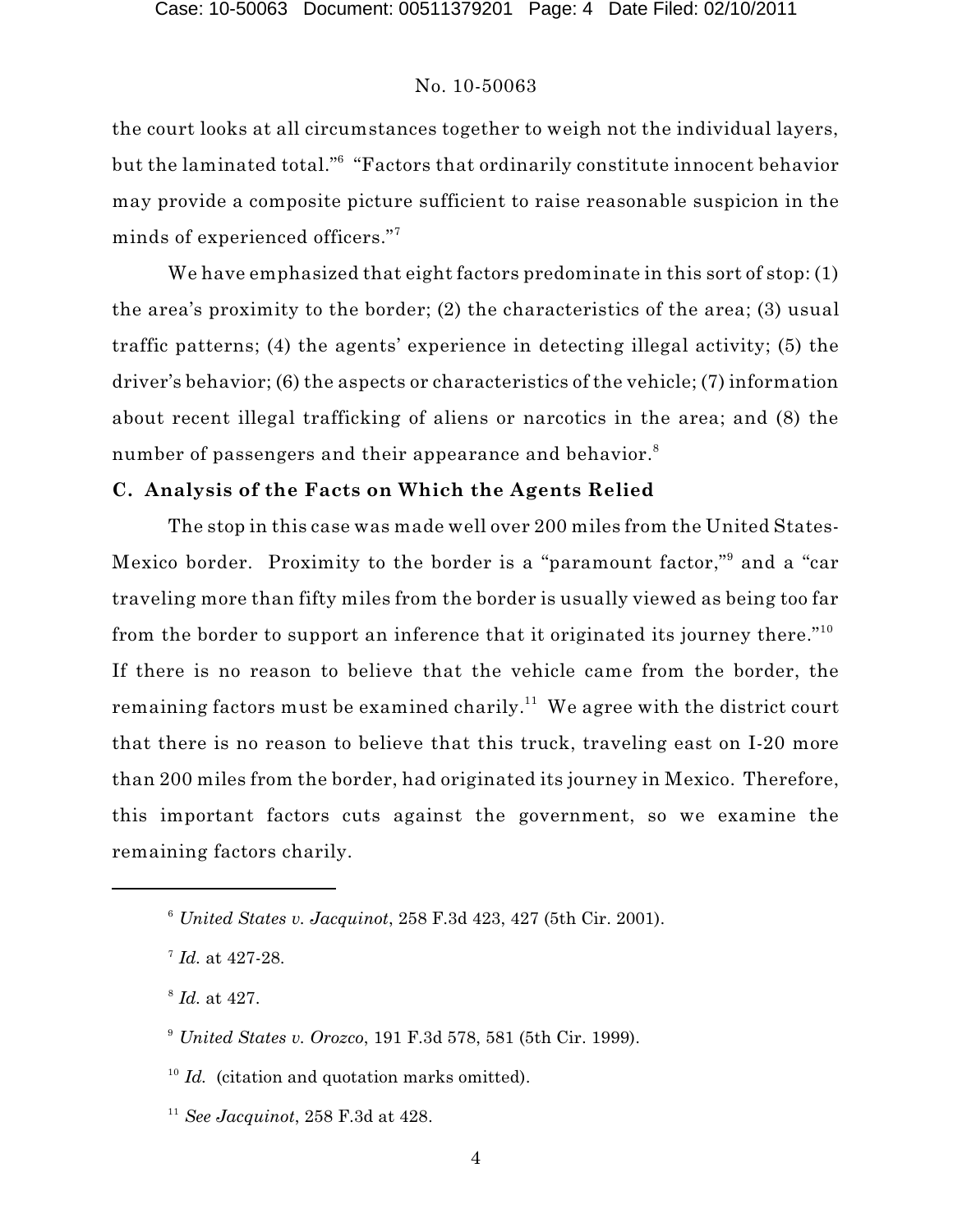The agents articulated the following facts as supporting their reasonable suspicion: (1) the presence of a piece of brush under Olivares-Pacheco's truck, (2) the pointing by one of the passengers to a field in the opposite direction of the agents, (3) the truck was registered in the Dallas-Fort Worth area, (4) the aliensmuggling reputation of this stretch of I-20, and (5) the agents' experience.<sup>12</sup>

# **i. The Brush**

The agents theorize that the brush under Olivares-Pacheco's truck was collected while driving off-road, possibly to avoid detection or to cross the border. The physical appearance of a vehicle may add to an agent's reasonable suspicion. We have held, for example, that fresh mud and scratches on a car's tires and exterior may heighten suspicion. $^{13}$  In that case, however, the truck was stopped less than fifteen miles from an unmanned border crossing, greatly increasing the likelihood that the mud and scratches were taken on while crossing the border.

The instant facts, however, conjure up far less suspicion. Stopped more than 200 miles from the border, Olivares-Pacheco's truck could have picked up the brush in myriad unsuspicious ways. The government concedes that West Odessa is full of brush and that the brush could have been picked up, for example, in a parking lot. The truck could have been off road because the passengers were working; the truck could have pulled off of I-20 to change drivers or take a break; it could have traveled on a service road; it could have picked up brush dropped from another vehicle. Indeed, West Texas is full of brush, and any northerly or southerly wind could have blown brush onto the

 $12$  We note that, although the agents need not have reasonable suspicion to simply follow and observe a vehicle, the agents in this case made a U-turn, crossed the median of I-20, and began following Olivares-Pacheco after observing only that he was driving an unremarkable truck carrying an as-then-undetermined number of Hispanic individuals. We thus must begin with some question as to the agents reasons heading up to the stop in the first place.

<sup>&</sup>lt;sup>13</sup> United States v. Muniz-Ortega, 858 F.2d 258, 259 (5th Cir. 1988).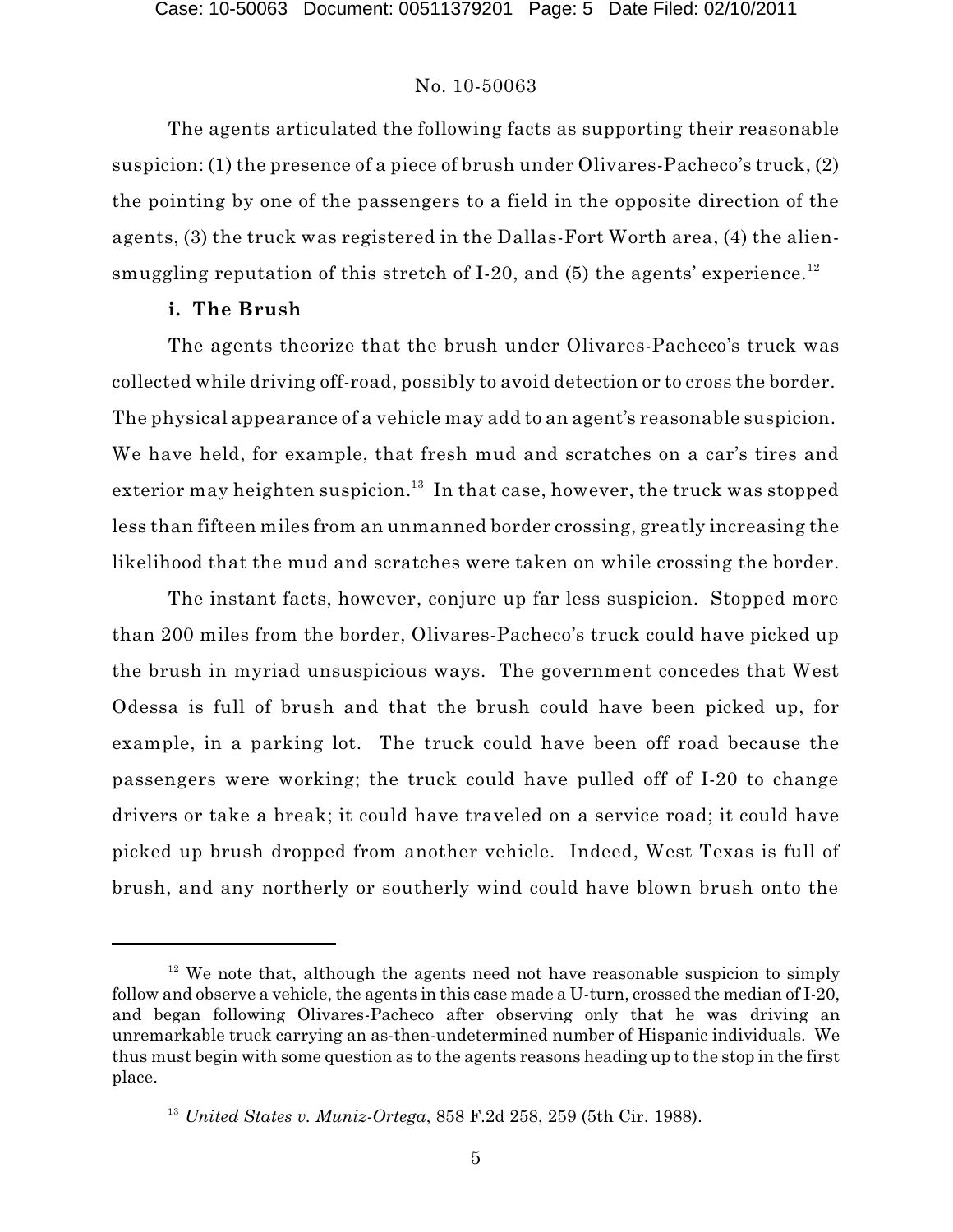East-West Interstate. We must also wonder rhetorically about a piece of brush becoming affixed to the bottom of a vehicle and not becoming dislodged during a 200-mile trek from the border. Not only are innocent explanations *available*, but they are *probable*.

Given that Olivares-Pacheco was stopped on the Interstate so far from the border and that brush could have been picked up in numerous legitimate ways, the fact that the truck was dragging a bit of brush in that part of West Texas generates minimal if any suspicion.

# **ii. Eye Contact**

Evidence of suspicious and peculiar activity by the passengers of a vehicle may add to the reasonableness of suspicion. The avoidance of eye contact by passengers, however, is not entitled to any weight.<sup>14</sup> Other actions that attend the avoidance of eye contact may provide some weight,  $^{\rm 15}$  but there is no evidence of any other suspicious activity that attended the avoidance of eye contact in this case. The fact that one of the passengers pointed to an open field does not signify suspicious behavior any more than it constitutes innocent behavior — it is just unremarkable behavior on a road trip. This passenger could have been pointing to *anything*: an animal, a tree, etc. Indeed, the agents could not even confirm whether this passenger was even aware of their presence; all they saw was "one female pointing to an open clearing." This fact provides little to no heft to the government's case.

*See Rangel-Portillo*, 586 F.3d at 381. 14

<sup>&</sup>lt;sup>15</sup> See United States v. Nichols, 142 F.3d 857, 868 (5th Cir. 1998) ("Not only did Nichols avoid making eye contact, but he also did not even look in their direction when they illuminated their headlights, nor did he look in either direction down the road as if to see which way to go. Instead, Nichols simply stared straight ahead into the brush."); *United States v. Garcia*, 732 F.2d 1221, 1222 (5th Cir. 1984) (noting that the illegal aliens not only avoided eye contact but "[w]hen Baron shined his flashlight into the cab . . . the male passengers attempted to conceal themselves by ducking and scrambling down below the window").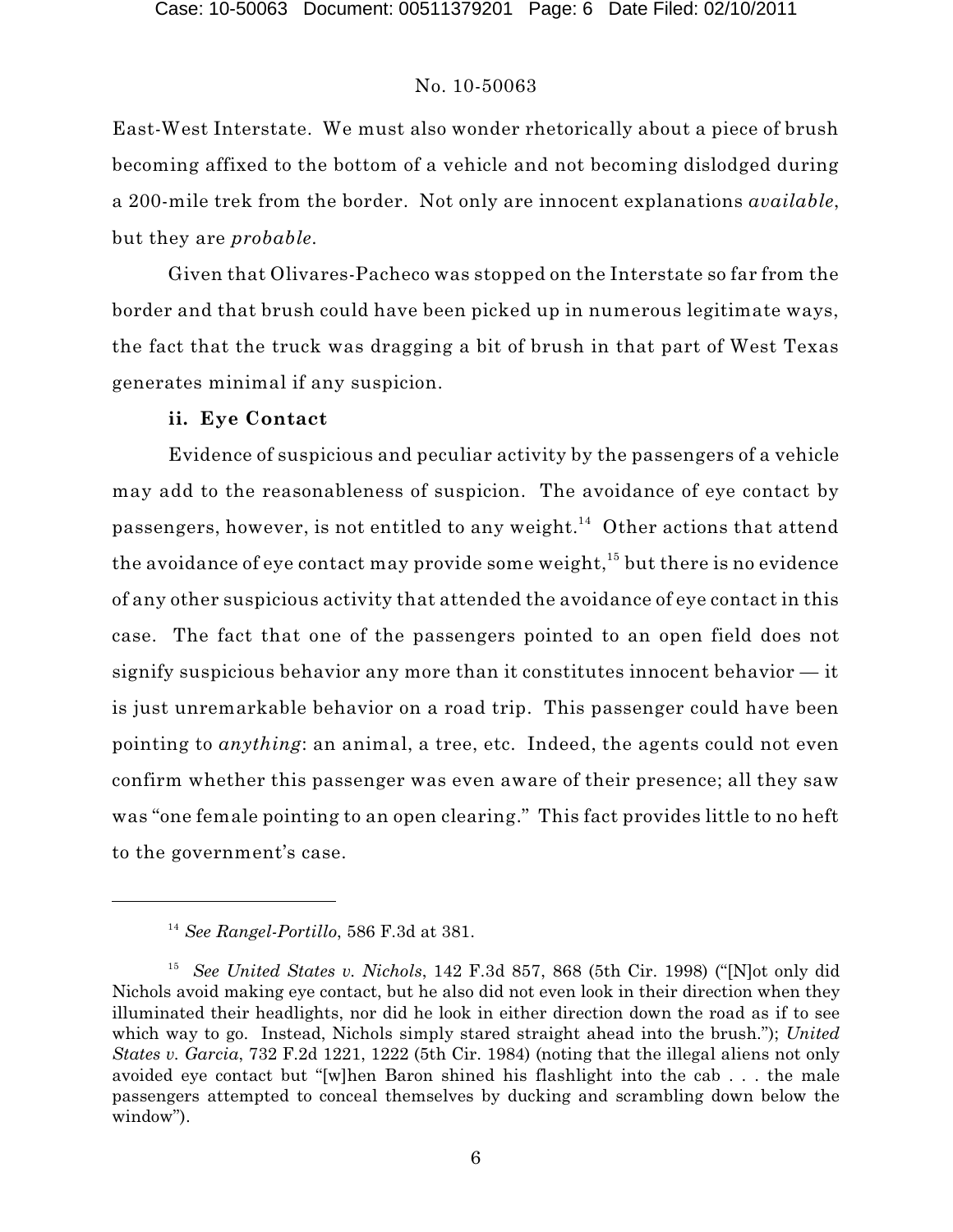## **iii. Truck Registration**

The truck Olivares-Pacheco was driving was registered in the Dallas-Fort Worth area, and the agents testified that this is a common destination for those transporting illegal aliens. A vehicle's registration may, under some circumstances, add to reasonable suspicion. We have ruled that a Kansas license plate in Texas may add to reasonable suspicion when it was known that there was a robust drug smuggling trade route to Kansas at the time. $^{16}\,$  We have also held that the fact that a car was registered in San Angelo, yet was taking an indirect route to San Angelo which was less-heavily patrolled, added to reasonable suspicion. $^{17}$ 

The fact that the truck in the instant case was registered in the Dallas-Fort Worth area adds no suspicion whatsoever. It is statistically far more likely that an innocent person who lives in the Dallas-Fort Worth area would take an interstate highway to his or her home than would an alien-trafficker. Indeed, the Dallas-Fort Worth area is a huge metropolitan area, and it is more than reasonable to assume that a significant portion of the legitimate traffic traveling east on I-20 from Odessa is headed for that area. The truck was neither headed for a faraway place, nor was it taking some sort of suspicious, indirect route. Rather, Olivares-Pacheco was traveling due east on the most direct route to one of the largest metropolitan areas in Texas, where his truck's registration presumably like his identification — would indicate is his home. Furthermore, it is a fair assumption that most large areas afford work and anonymity and thus are magnets for illegal aliens

For these reasons, the fact that the truck was registered in Garland, Texas provides minimal if any suspicion. Indeed, if every similarly situated vehicle

*See Jacquinot*, 258 F.3d at 430. 16

<sup>&</sup>lt;sup>17</sup> See United States v. Zapata-Ibarra, 212 F.3d 877, 883-84 (5th Cir. 2000).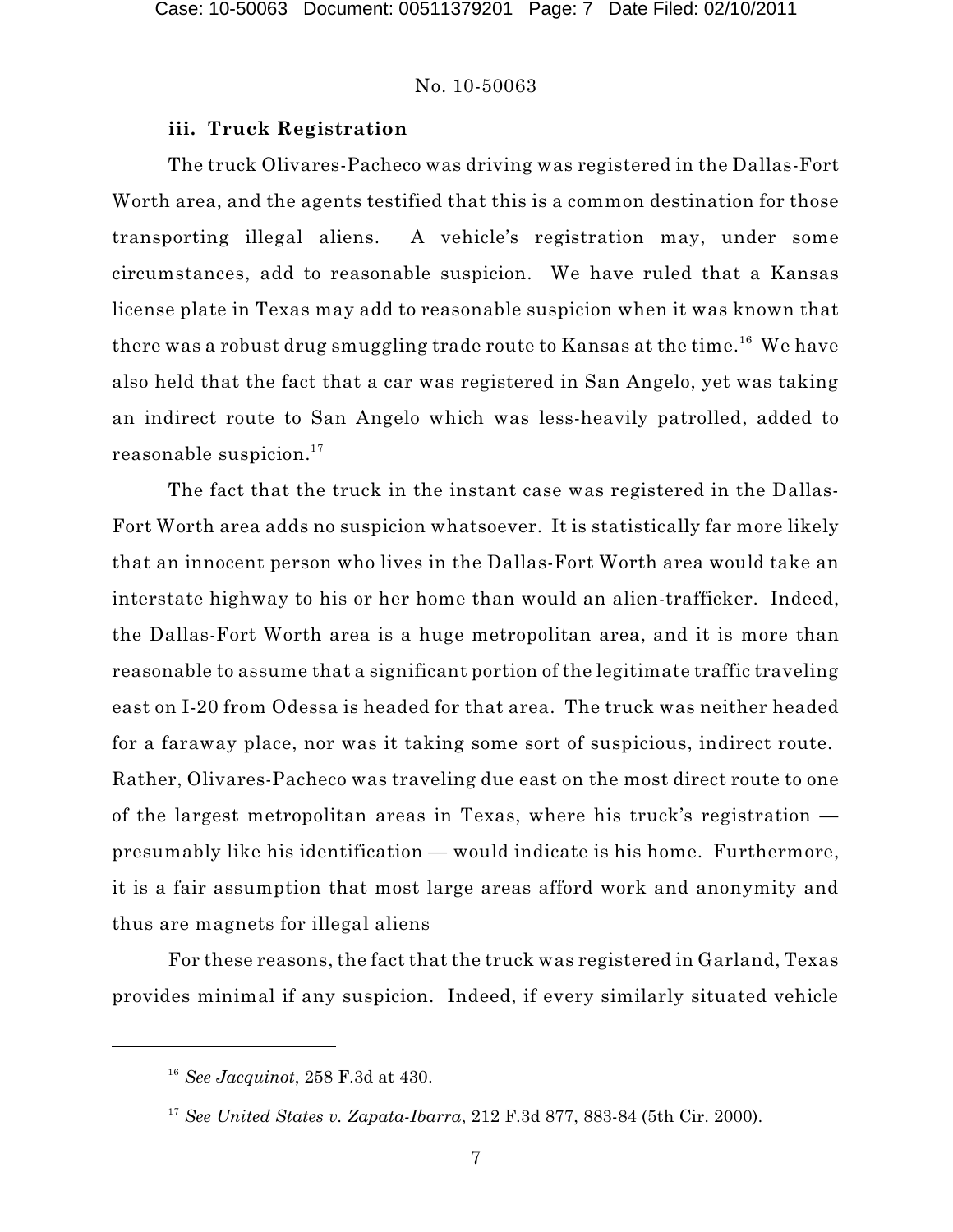that is registered in Dallas and traveling east on I-20 from Odessa were to be pulled over, traffic would be backed up for untold miles.

## **iv. Interstate 20**

A reputation as a route commonly used for transporting illegal aliens may add to the reasonableness of suspicion, even if the road is used for other lawful purposes. This information alone, however, is not sufficient to constitute reasonable suspicion. $^{\rm 18}$  The agents testified that this stretch of I-20 is commonly used for the transportation of drugs and aliens; however, the overwhelming majority of traffic on this stretch of I-20 is unquestionably legal, and the government has not shown that aliens are more or less likely to use Interstates than back roads. The amount of suspicion added by this evidence, if any, is minimal.

# **v. Experience**

These agents had considerable experience: twelve and seven years, respectively, with four and one-and-a-half years at the Midland border patrol station, respectively. This factor weighs in favor of the government. Absent articulable observations about a vehicle, its operator, its operation, or its cargo, however, experience alone cannot supply reasonable suspicion.

## **vi. Conclusion**

Together, the evidence proffered by the government provides minimal suspicion. Rather, the facts known to the officers at the time of the stop portray an unremarkable and suspicionless situation: (1) This stop occurred over 200 miles from the United States-Mexico border; (2) it occurred on I-20, not a back road or indirect route to Dallas; (3) it did not occur near a checkpoint; (4) it occurred on a Monday at 10:30 A.M., not in the dark of night nor close to a shiftchange hour, but at about the most innocuous conceivable hour; (5) the vehicle

*See United States v. Chavez-Chavez*, 205 F.3d 145, 148 (5th Cir. 2000). 18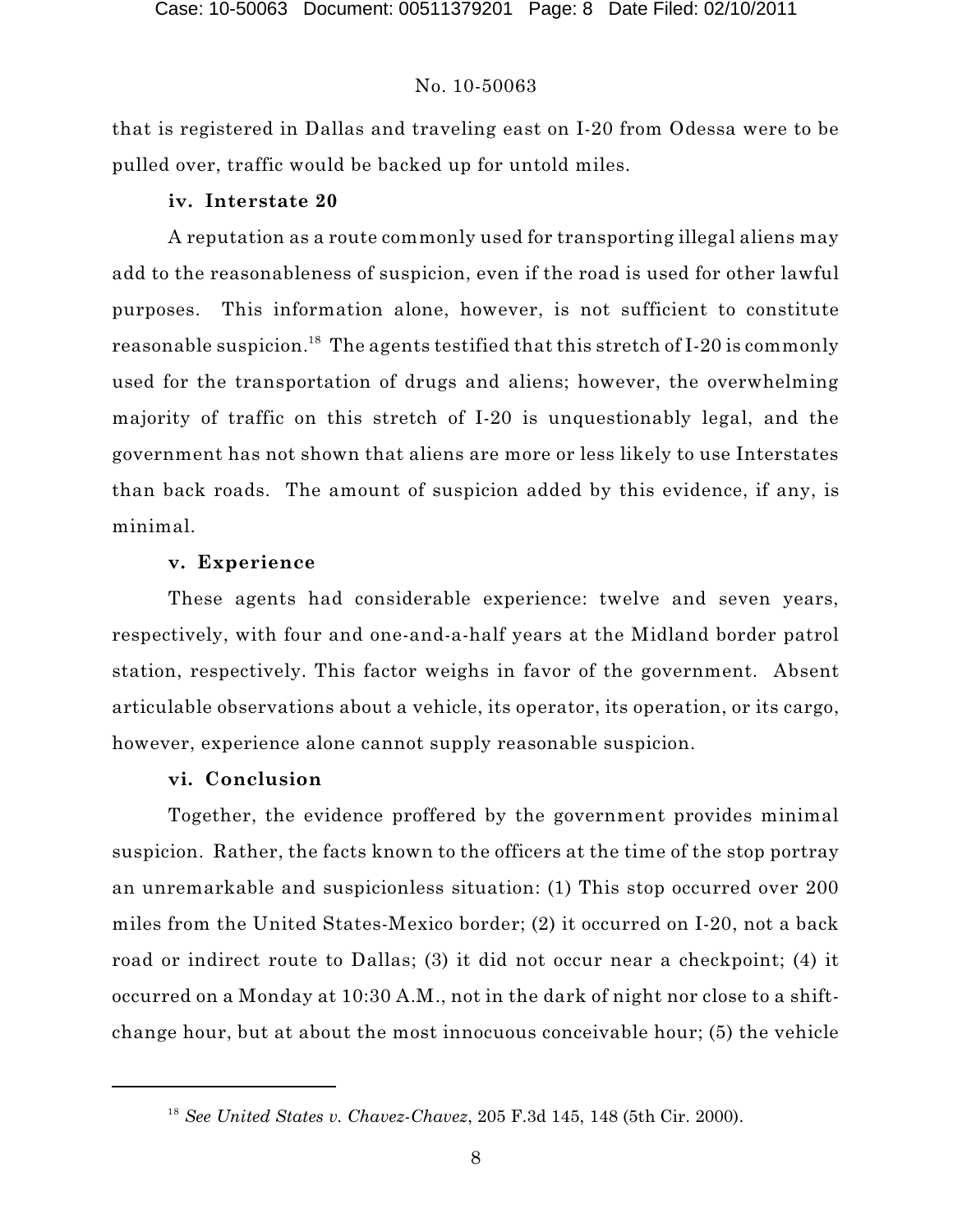was headed west-to-east, not south-to-north, away from the border; (6) the vehicle was unremarkable in all respects — it was neither "too clean" nor "too dirty," neither over- nor under-loaded, neither brand new nor ancient, nor did the agents articulate that this was a brand or style known for alien smuggling, etc.; (7) the vehicle was neither speeding nor traveling unusually slow, but at the speed limit, and the agents did not point to a single traffic infraction or driving irregularity committed by the driver or a passenger in the vehicle; (8) Olivares-Pacheco did not exhibit any suspicious driving maneuvers; (9) the vehicle was registered to Olivares-Pacheco's wife in the greater Dallas area, wholly consistent with the truck's direction and eventually claimed destination; (10) the number of persons in the truck  $-$  six  $-$  was neither illegal nor excessive; (11) other than the claimed furtive pointing to and looking at a field alongside the highway, the passengers did not appear nervous or unusual in any way; none was sitting unusually erect, or slumping, or out of sight, or anything else peculiar; and all six passengers were adults, some male and some female, and not any children to "fake" family relations; and (12) the agents articulate no explanation whatsoever for their U-turn.

Quite simply, none of the evidence we normally credit as indicative of reasonable suspicion (as outlined in detail below) is present in this case**.** Rather, the truck and the passengers were unremarkable in every respect. Even in combination,the claimed suspicious facts articulated by the agents construct the very slenderest of reeds on which to lean their suspicion.

# **D. Fifth Circuit Case law**

We are convinced that the district court in the instant case denied the motion to suppress on the most *de minimis* articulation of facts of any case we have encountered. A concededly non-exhaustive search of our recent opinions demonstrates that we require more for a stop such as this one than the agents have identified. A review and discussion of our previous decisions illustrates the

9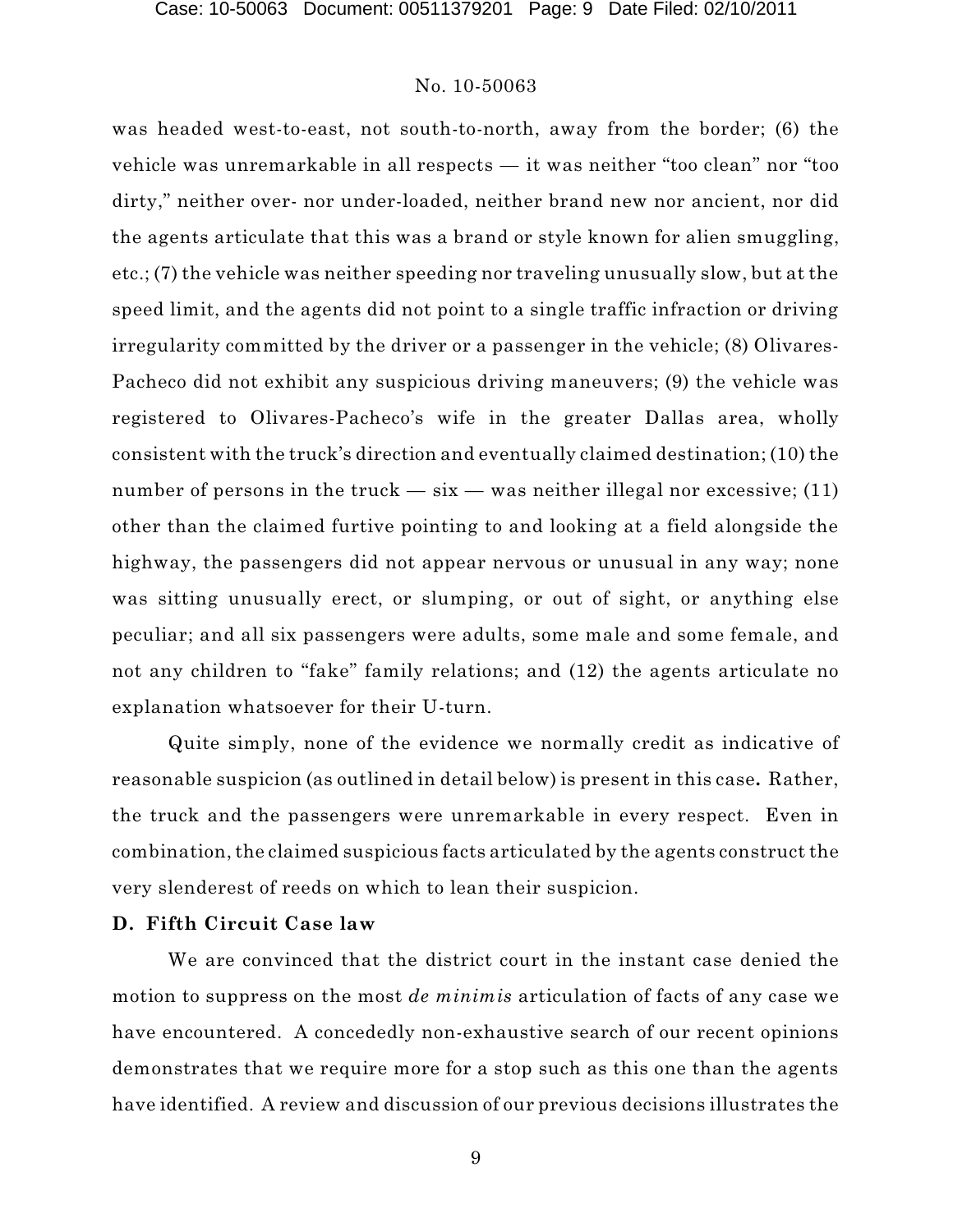type of articulated facts that we have held to be sufficient and the type that has not.

# **i. Cases In Which We Have Found Reasonable Suspicion**

In *United States v. Garcia*,<sup>19</sup> we were presented with the following articulation of facts. The vehicle that was stopped was carrying a camper, which are commonly used to transport aliens. The camper had an unusually heavy and overloaded appearance and its windows were fogged, indicating that it contained living beings. The particular stretch of highway where the vehicle was stopped was a common alien-transporting route. The passengers had an unwashed and unkempt appearance, and they ducked and avoided detection by the officers. The vehicle was stopped at a late hour and was traveling at an unusually slow speed. We noted that a vital element is the belief on the part of the officers that the vehicle came from the border, which was lacking, but we were convinced that the surfeit of evidence outlined above was sufficient to overcome this obstacle.

In *United States v. Nichols*,<sup>20</sup> the officer articulated the following facts, which we held constituted reasonable suspicion. The car was carrying a toolbox, and this officer had previously made arrests when he found illegal aliens concealed in such a container. The truck was about 30 miles from the border on a road that was notorious for transporting aliens, and the only improvements within 20 miles of the stop were ranches. The vehicle was further suspicious because it was a work truck, yet it lacked a company logo, was unusually clean, and was on the road a half-hour earlier than utility vehicles normally appear. The defendant stopped for 25 seconds at a stop sign and did not look at the officers when they shined their headlights on his truck. The traffic at the time

<sup>&</sup>lt;sup>19</sup> 732 F.2d 1221 (5th Cir. 1984).

 $20$  142 F.3d 857 (5th Cir. 1998).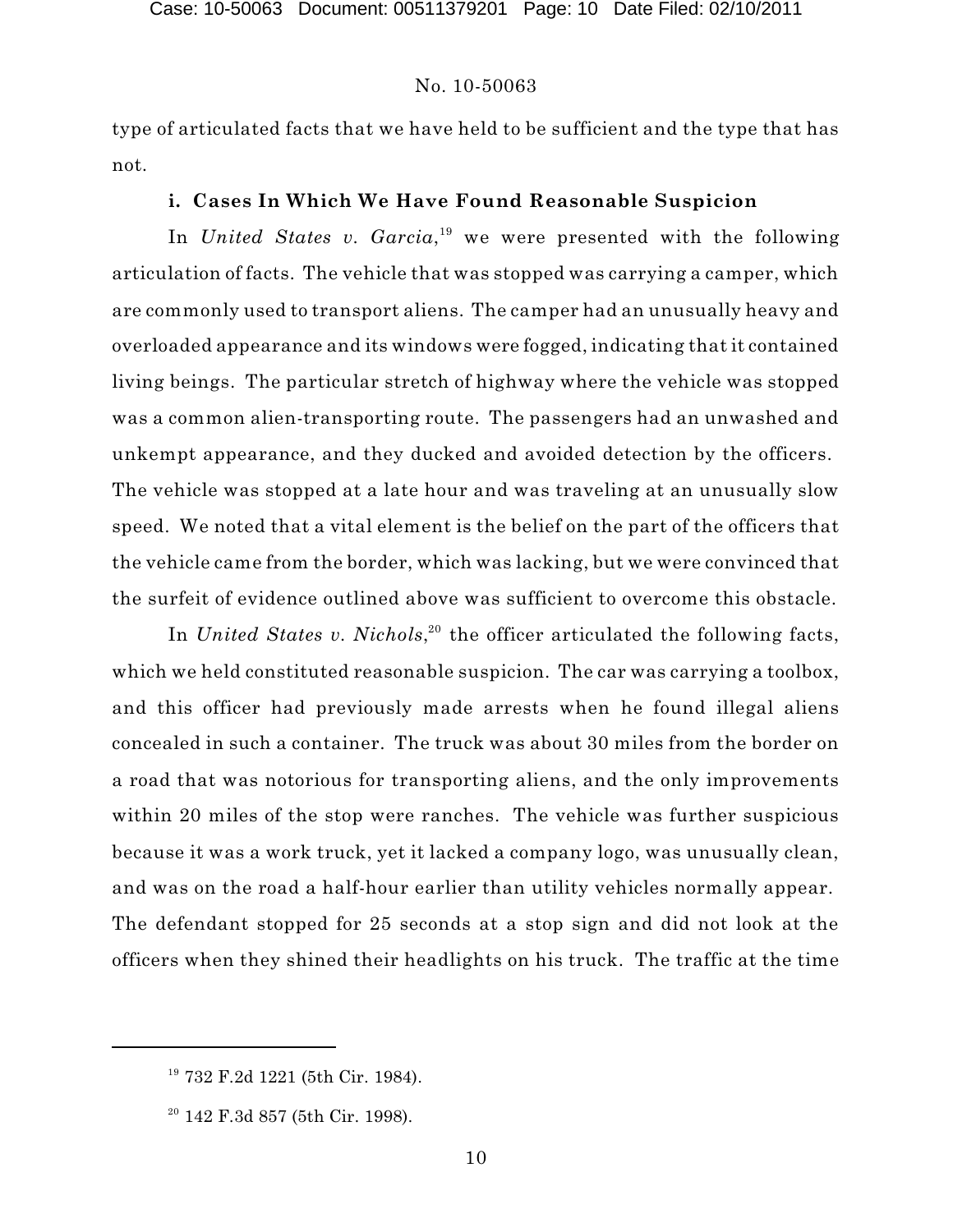was light, yet the defendant was traveling at an unusually slow speed, and he swerved off the road twice while he was being followed.

In *United States v. Orozco*,<sup>21</sup> the government articulated the following facts, which we held were sufficiently suspicious to justify the stop. The arresting officer had personally apprehended twenty loads of illegal aliens in the same area in the previous five months and knew that a majority of the transporters of aliens pass through this particular stretch of I-20 on weekends between 9 A.M. and 10 A.M., precisely when the defendant was stopped. The truck appeared to be heavily loaded, the tires were underinflated, the bed was covered with a tarp, and the spare tire was on the back seat so as to make room for a large cargo in the bed of the truck. The driver was weaving and bouncing, and was evasive and would not respond to the officer when he honked and displayed his uniform. Although the traffic stop was made a significant distance from the border (200 to 300 miles), we held that this evidence was sufficient to constitute reasonable suspicion despite its lack of border proximity.

In *United States v. Morales*, $^{22}$  we were satisfied that the arresting officer articulated sufficient facts. In that year alone, he had apprehended more than 600 aliens on the notorious stretch of the highway. The vehicle bounced over bumps and the tires were underinflated, indicating that the vehicle was carrying a heavy load. The vehicle had a fiberglass cover, which is common when transporting aliens. The driver was behaving suspiciously: He did a double take and slowed down when he saw the officer and began swerving in the road after that. The agents were further suspicious because the vehicle was passing through the area at a time of the day when it was common to transport aliens, and because the officer ran the vehicle's registration and discovered it was

 $21$  191 F.3d 578 (5th Cir. 1999).

 $22$  191 F.3d 602 (5th Cir. 1999).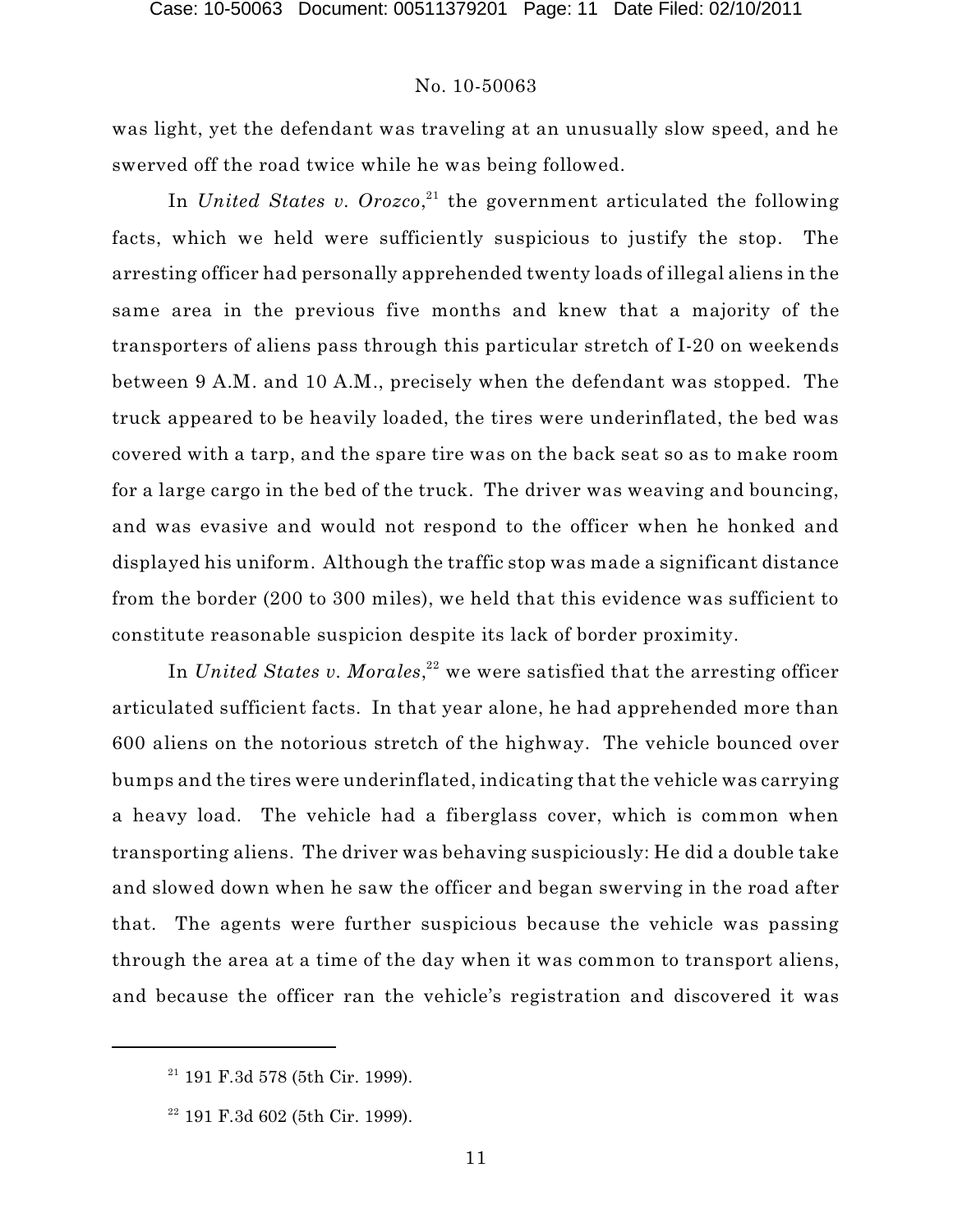registered to someone named Philips, which did not match the driver's Hispanic appearance.

In *United States v. Cardona*,<sup>23</sup> we affirmed the denial of the motion to suppress. The vehicle was stopped close to the border. It was riding low, even though there only appeared to be two persons in the vehicle. The trunk lock had been removed, which the agents surmised was an attempt to allow for free flow of air to apparently concealed passengers. The driver slowed down and started weaving when he saw the officers.

In *United States v. Inocencio,*<sup>24</sup> we were convinced of reasonable suspicion by the following facts. The vehicle had triggered a sensor designed to identify vehicles avoiding routine traffic. The owner of the ranch where the car was spotted had specifically identified the vehicles that were authorized to access the private ranch road, and this vehicle was not one of them. Furthermore, the defendant's vehicle was an unfamiliar and atypical oil-field vehicle with no company logos. The agents did not recognize the driver, and he was wearing clean work clothes. The government also advanced that there was an apparent lead car-load car configuration.

In  $United\ States\ v.\ Villalobos, ^{25}$  we confronted a situation in which the car was stopped close to a notorious area of the border at 2:20 A.M. The officers were working from a tip that described this specific type of car, and they did not otherwise recognize it as local. The car had a temporary tag, which is something that alien transporters often use, and it appeared to be part of a lead car-load car configuration. The driver decelerated when he saw the officers, even though he had not been speeding previously.

<sup>&</sup>lt;sup>23</sup> 955 F.2d 976 (5th Cir. 1992).

 $24$  40 F.3d 716 (5th Cir. 1994).

 $25$  161 F.3d 285 (5th Cir. 1998).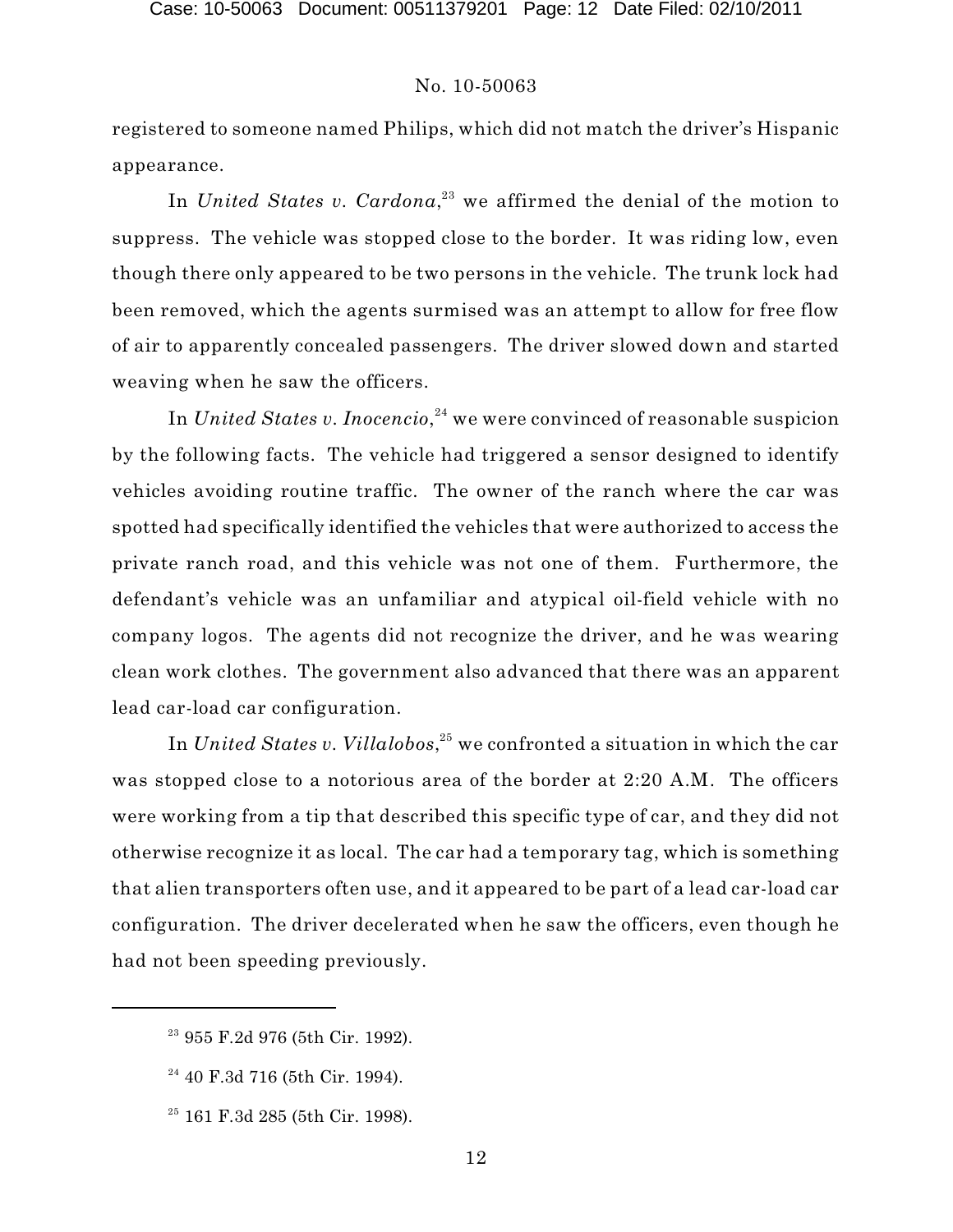In *United States v. Jacquinot*,<sup>26</sup> we confirmed reasonable suspicion, even though the vehicle was found 75 miles from the border. There was strong support that the vehicle had come from the border because it had activated sensors close to the border, and there were no major roads intersecting the highway between the border and the point where the defendant was stopped. Moreover, the defendant was driving a work truck before 6 A.M. on a Sunday morning, which is highly unusual. The defendant slowed to 15 miles per hour below the speed limit when he noticed the officer, even though the driver had not previously been speeding. The driver stopped at a stop sign for five seconds and then made an unusual turn. The vehicle was even more suspicious because it did not have a park sticker, which would have indicated that it was carrying tourists, and because it bore a Kansas license plate, and the agent knew that much drug smuggling had been destined for Kansas.

In *United States v. Chavez-Chavez*,<sup>27</sup> we affirmed based on the following facts. The vehicle was stopped close to a checkpoint. The vehicle was a van, which is commonly used in alien trafficking, and it had rigid suspension, which the officers knew to be common in alien transporting because that allows the vehicle to carry more passengers without sagging. The passengers had a dirty appearance at 8 A.M., which more likely indicates that they had been in the brush for an extended period of time rather than that they had been working very early in the morning.

In *United States v. Zapata-Ibarra*,<sup>28</sup> the panel majority held that the government articulated sufficient facts to constitute reasonable suspicion. The van was stopped close to the border on a road that had a reputation for alien

<sup>&</sup>lt;sup>26</sup> 258 F.3d 423 (5th Cir. 2001).

 $27$  205 F.3d 145 (5th Cir. 2000).

 $28212$  F.3d 877 (5th Cir. 2000).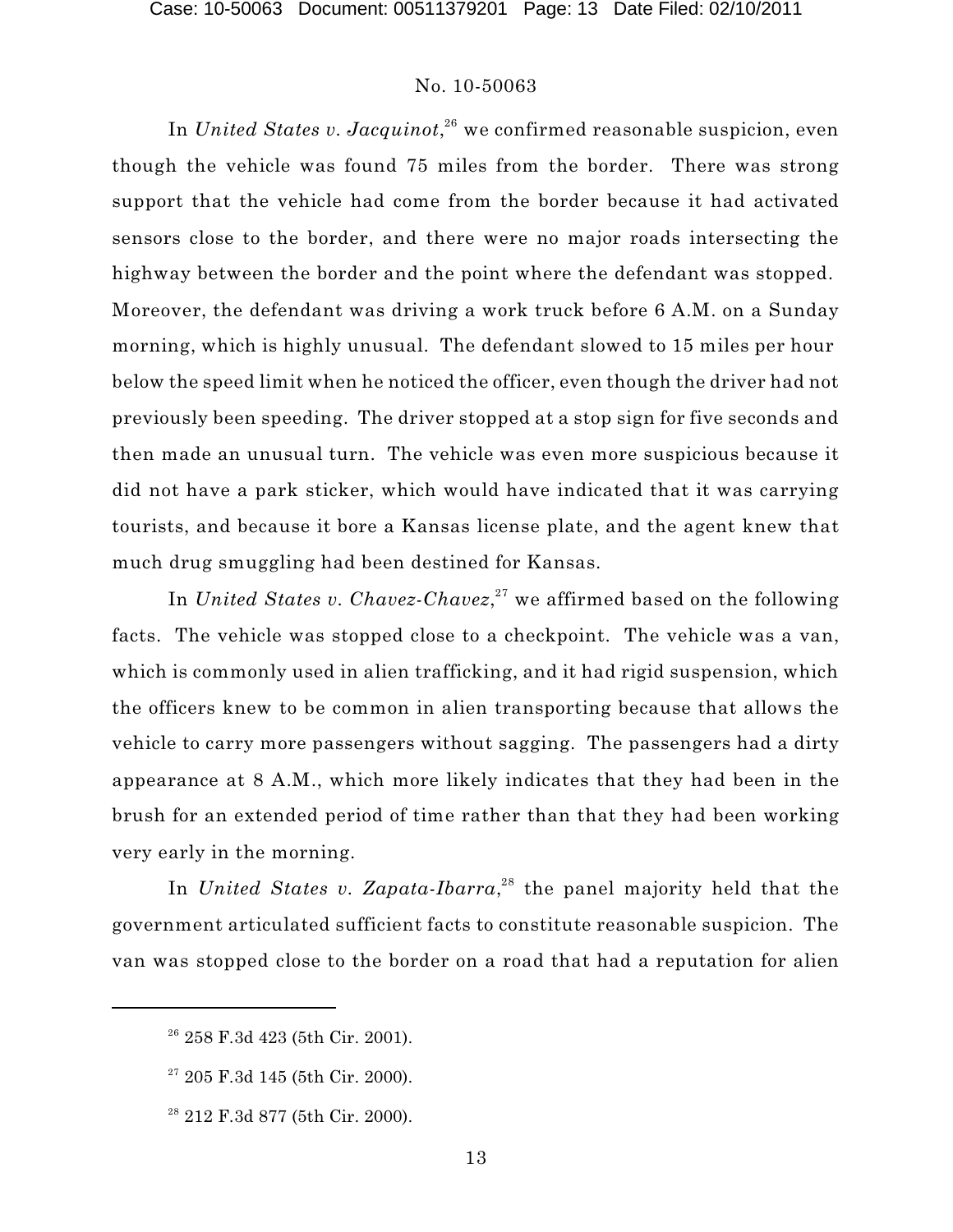transporting. The van was registered in San Angelo, which was suspicious because the driver appeared to be taking an indirect route to San Angelo so as to avoid the more heavily-patrolled roads. The van contained numerous passengers, and they appeared to be slouching (although we gave this fact little weight because the passengers could have been sleeping).

In *United States v. Muniz-Ortega*,<sup>29</sup> we affirmed the denial of the suppression motion based on the following facts. The vehicle that was driving away from the Rio Grande River was a large, flat-bed truck, which is uncommon in this area but for the transportation of illegal aliens. The truck had taken on fresh mud and exhibited debris and scratches, indicating that it had recently been off road in the vicinity of the border. When the driver noticed the officer, he immediately turned his head away.

In  $United\ States\ v.\ Galvan-Torres, ^{30}$  we confronted a situation in which the officers encountered the vehicle close to the border on a sparsely traveled road known for drug smuggling. The vehicle was discovered after midnight and in close proximity to another car. When the officers turned around to observe the vehicles, they noticed that one of the vehicles had been freshly abandoned with its occupants fleeing.

In  $United\ States\ v.\ Samaguey, ^{31}$  we held that reasonable suspicion existed based on the following facts. The vehicle appeared to have come from the border because it seemed to be the vehicle that had tripped periodic sensors for hours. A lone Hispanic male was driving, and the vehicle was registered in someone else's name, both facts that are common among drug smugglers. Furthermore,

<sup>&</sup>lt;sup>29</sup> 858 F.2d 258 (5th Cir. 1988).

 $30$  350 F.3d 456 (5th Cir. 2003).

 $31$  180 F.3d 195 (5th Cir. 1999).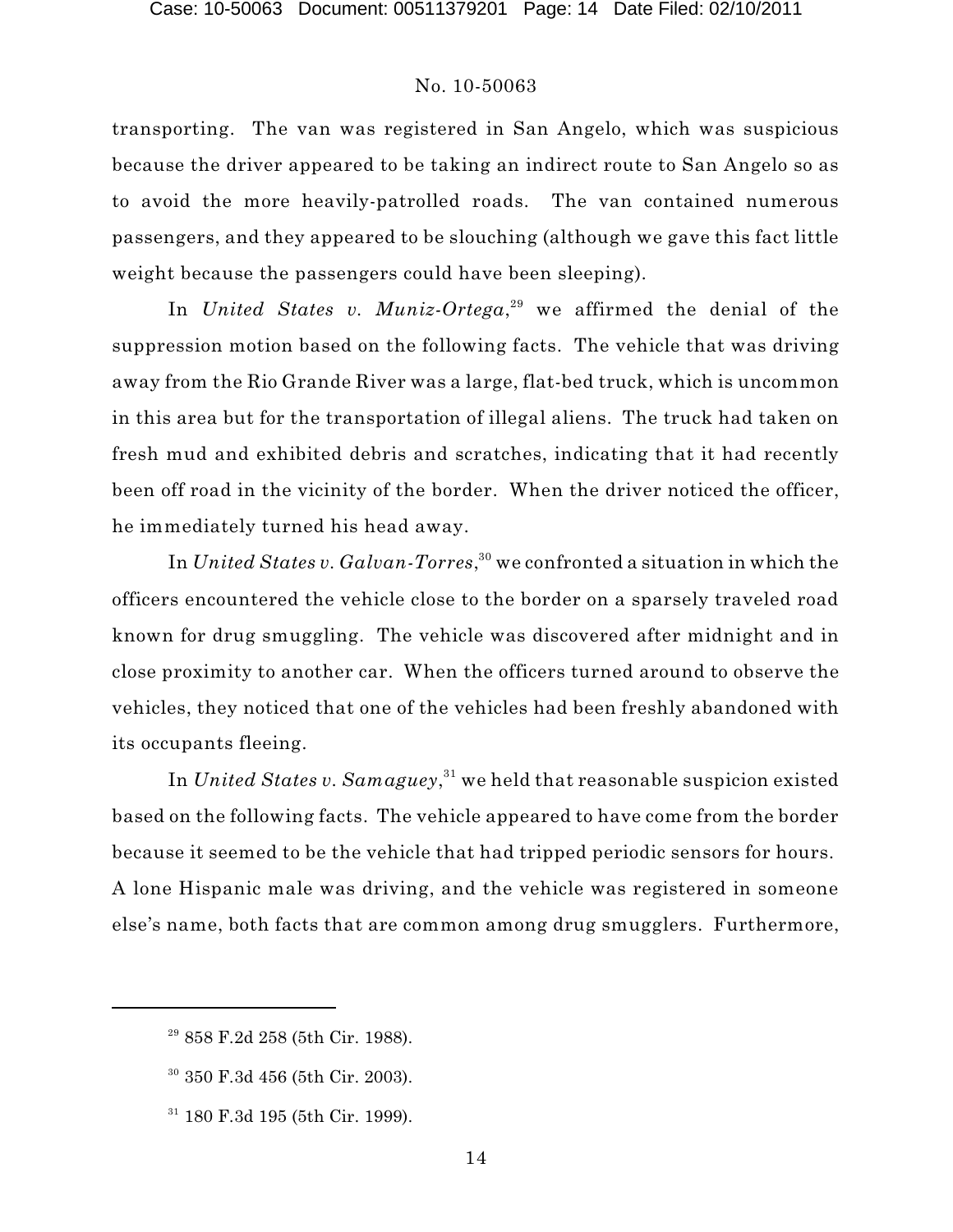the vehicle was traveling on a sparsely traveled road, and it proceeded below the speed limit after the driver saw the patrol car.

#### **ii. Cases In Which We Have Not Found Reasonable Suspicion**

In *United States v. Moreno-Chaparro,* $^{32}$  we reversed the district court and held that the following facts did not constitute reasonable suspicion. The vehicle was stopped more than 60 miles from the border. We did not ascribe significant weight to the fact that the driver was surprised to see an officer at a checkpoint and that a man was driving a vehicle registered in a woman's name. Neither did we accord much weight to the fact that the vehicle was traveling during a shift change. The officer could not point to anything suspicious about the truck other than that it was a Chevrolet, which is a brand that officers carefully watch.

In *United States v. Rangel-Portillo*,<sup>33</sup> we reversed the district court and held that the government agents had not articulated sufficient facts to constitute reasonable suspicion, even though the vehicle was stopped at a Wal-Mart that was 500 yards from the border in a well known alien-transporting area. We gave little weight to the fact that the driver made direct eye contact with the officer but the passengers looked sweaty and stone faced. Neither did we find it remarkable that the passengers left Wal-Mart without any Wal-Mart shopping bags. We were impressed that there was no erratic driving, no unusual characteristics of the car, no informant, and the time of the stop was not suspicious.

In *United States v. Rodriguez-Rivas*,<sup>34</sup> we again reversed, even though the stop was made during a shift change on a highway often used to avoid detection by agents. We gave little weight to the shift change evidence, noting that the

<sup>&</sup>lt;sup>32</sup> 180 F.3d 629 (5th Cir. 1998).

 $33\,586$  F.3d 376 (5th Cir. 2009).

 $34$  151 F.3d 377 (5th Cir. 1999).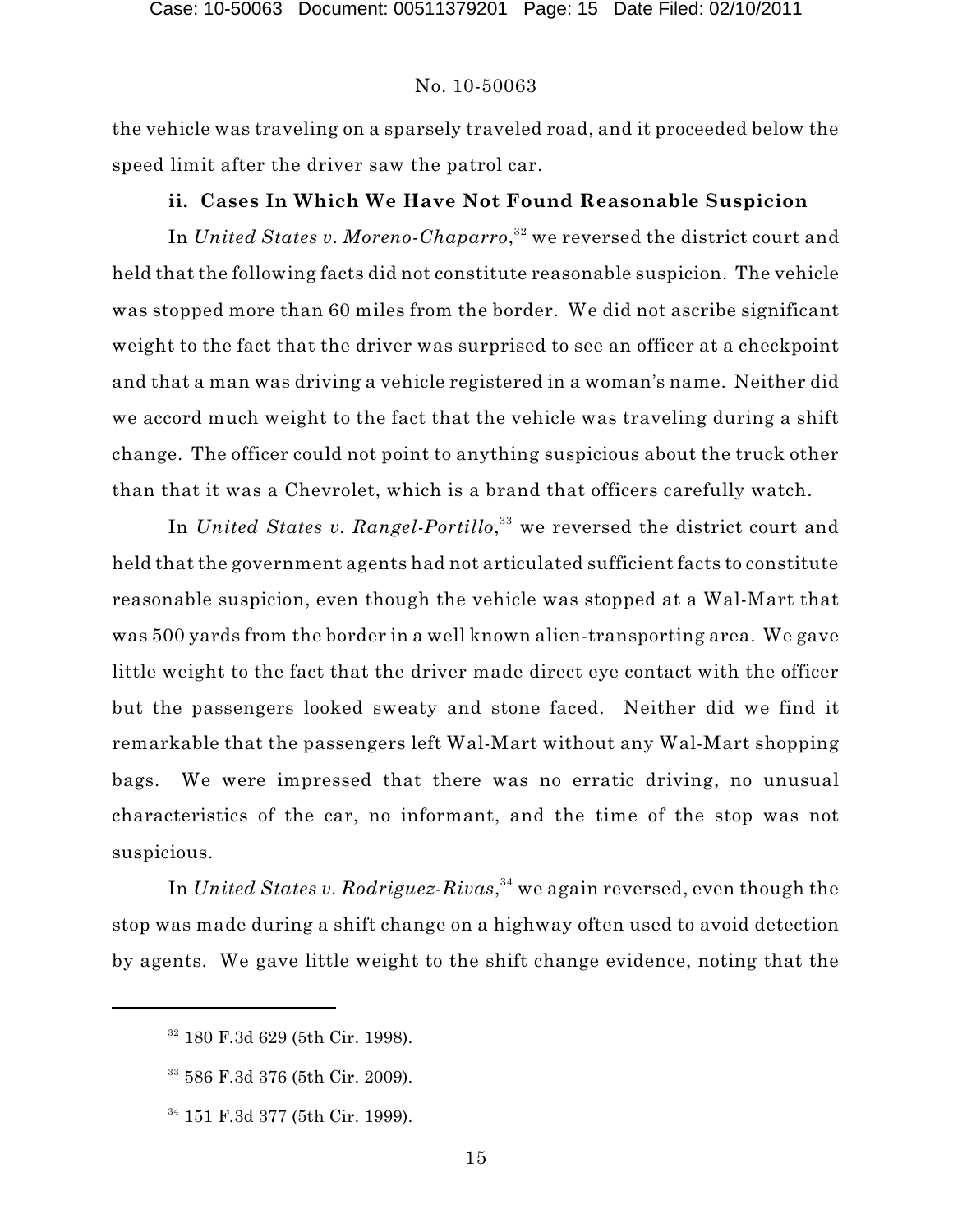road was also commonly used to access a national park. Neither did we think the evidence that the car did not have license plates was sufficient to constitute reasonable suspicion, even though plates are required in Texas.

In *United States v. Melendez-Gonzalez*,<sup>35</sup> we reversed the district court because the mere fact that two cars are traveling together does not create reasonable suspicion.

# **iii. The Instant Stop**

The continuum demonstrated by the foregoing review of our case law convinces us that, if we were to affirm the district court in this case, we would be doing so based on facts of an unprecedented suspicionless nature. Of the cases in which we affirmed that could plausibly be said to have facts similar in suspicion to the ones here — *Zapata-Ibarra*, *Muniz-Ortega*, *Galvan-Torres*, and *Samaguey*, being generous to the government — none involved stops far from the border (or contained strong reason to believe that the vehicle had come from the border). In the instant case Olivares-Pacheco was stopped *more than 200 miles* from the border, and there was no plausible indication that he had traveled from the border. Proximity to the border is a "paramount factor," and, again, we must look at the other evidence charily if such proximity is not present.

Even if we assume arguendo that the facts in the instant case are as suspicious as in any of the cases cited above in which we affirmed — and we are convinced that they are not — the fact that Olivares-Pacheco was no where near the border makes our decision a much easier one. Indeed, of the cases in which the vehicle was stopped far from the border, the articulated reasons for suspicion were far greater than in the instant case. The only credible basis for suspicion here is the experience of two dedicated border patrol agents, who sniffed out the alien smuggling here on the basis of nothing more than intuition gained over the

<sup>&</sup>lt;sup>35</sup> 727 F.2d 407 (5th Cir. 1984).